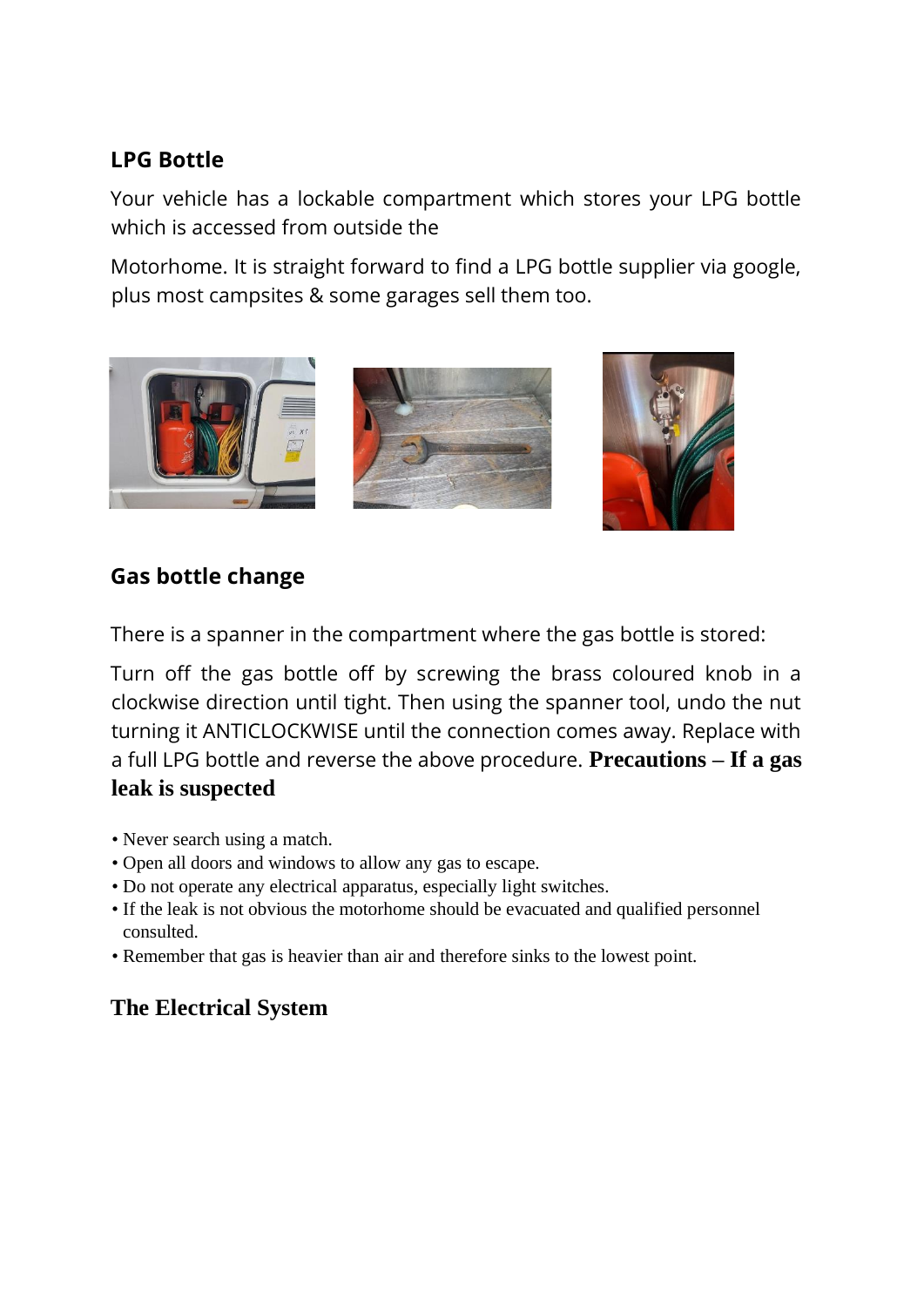

The vehicle has both a 12V and 240V electrical system

The leisure battery is charged either by the vehicle alternator when the engine is running, or by the on board battery charger when the vehicle is connected to a suitable mains supply via the hook-up lead supplied with the vehicle.

Connecting the mains supply activates the 240V sockets, as well as various mains appliances.

## **Connecting The Vehicle To A Mains Supply**

Your vehicle is supplied with an orange mains hook-up cable that will connect your Motorhome to a suitable power supply on site.

#### **INTERNAL CONTROLS**

Top Tips

- Remember to turn off electrics when exiting the vehicle to save the battery.
- Monitor your waste water level, it's not good practice to leave waste water in the tank for too long. Remove it from the vehicle when possible. This is known as Grey water. • Monitor fresh water levels, keep at least 50% always to operate the motorhome functions effectively.
- Turn off the water pump when not in use to avoid it burning out or becoming faulty.
- If the frost protection valve trips it will empty all your water.

#### **HABITATION CONTROL PANEL**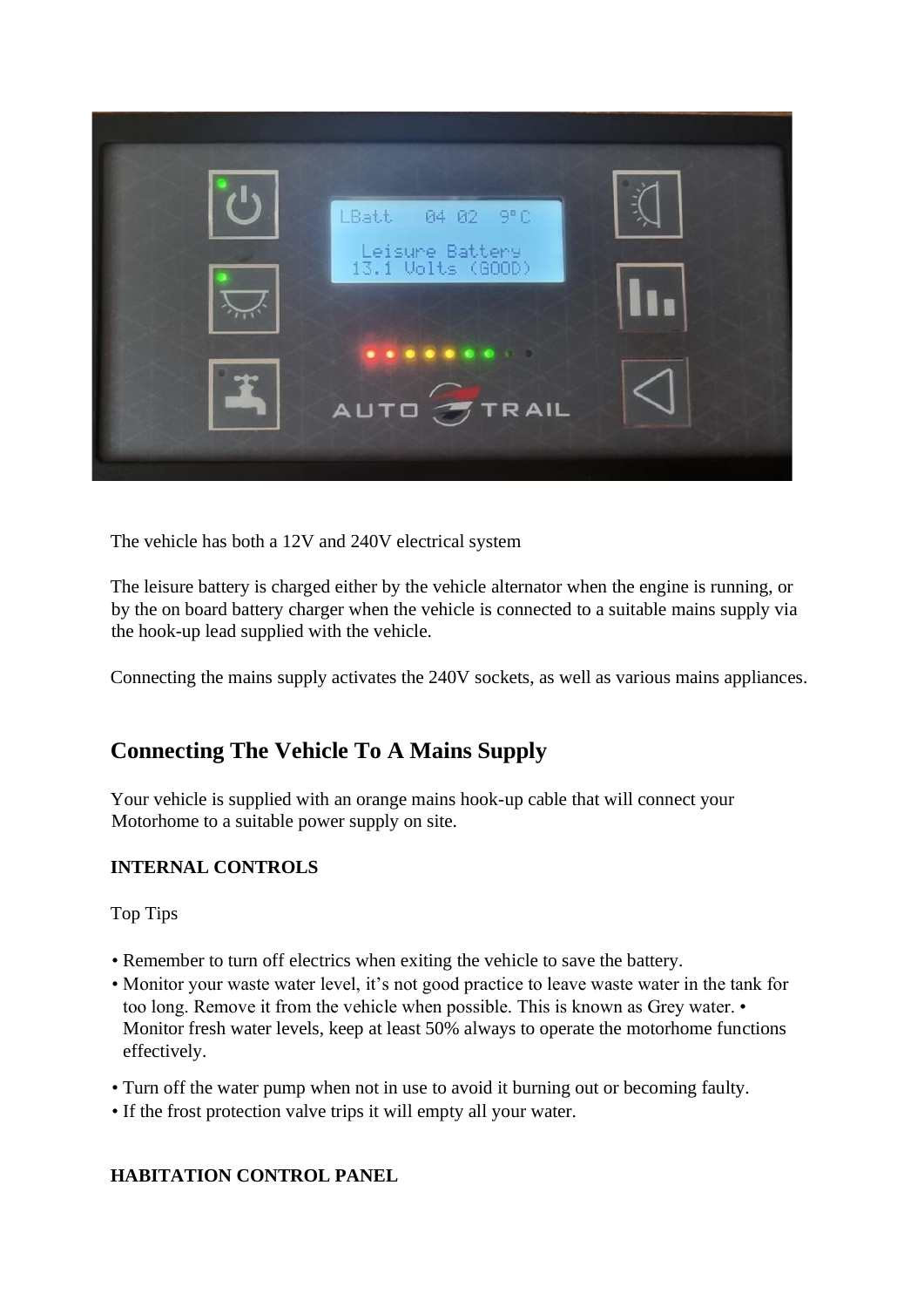

#### HEATING AND HOT WATER: TRUMA ULTRA HEAT CONTROL PANEL AUTO TRAIL T615

This control panel is to operate the heating system by 230/240v

- The first image shows you all the icons \* the second is for heating, 0- 30C
- \* the third is for water Eco and hot ( boost )
- \* fourth is the fourth icon to select fan mode Eco and High (boost) \* the Fifth is for power source.
- \* Lastly showing you how to turn the heating temperature

 $a = Gas b = Mix01$ and Mix02  $c = E101$ and El02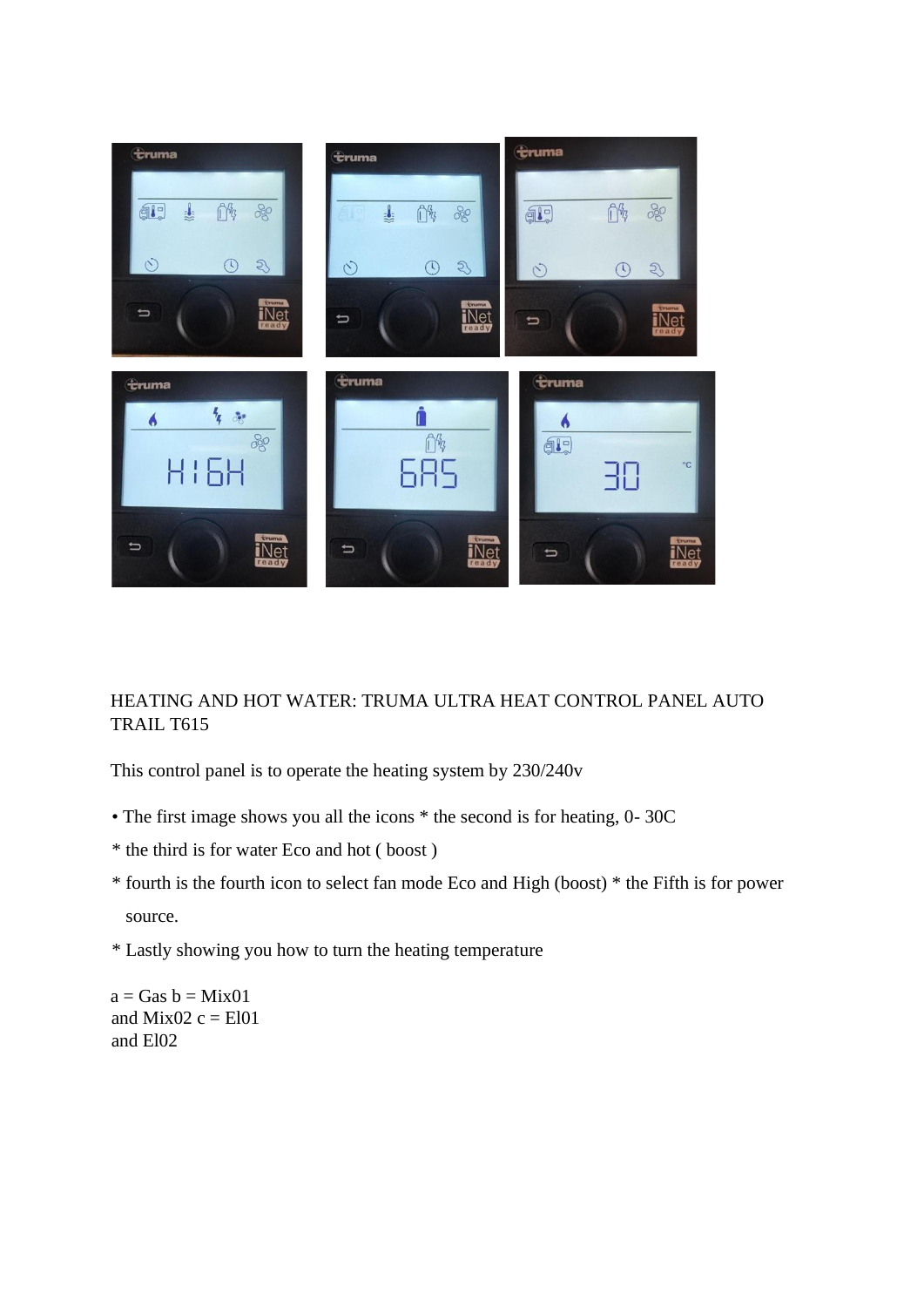# **ICONS FLASHING**

When the heating ( first icon ) or hot water ( second icon**)** is flashing means its working.

# **Resetting the boiler**

If an Error code comes on like below, then you might have to reset the boiler.











- **First photo is to show you what an error symbol looks like – first if you hold the knob down until it says off... Give it a few minutes and see if that takes the error codes off.**
- **Second is to show you what the boiler looks like and where it is.**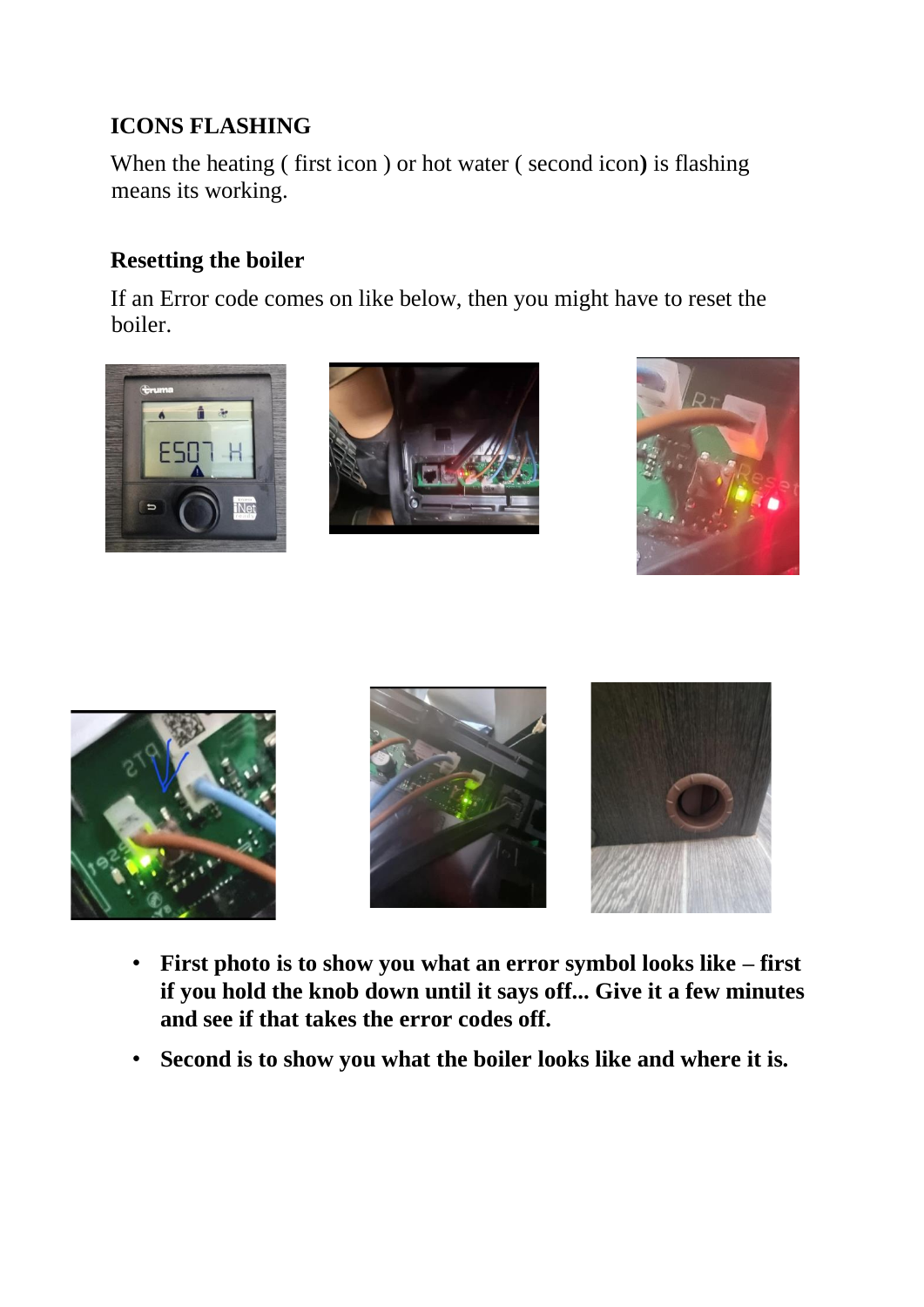• **Third is an error light red on the boiler and a closer look of the brown reset button**

• **Fourth shows you with the pimple reset button is and what colour the boiler should be.** 

**When you rest the boiler you will hear it kick in and make some noise. Remember to turn the fourth icon 'fan' to boost if on gas or high if on electricity. Then put your hand next to the fans like shown on the last photo.**

### **Domestic Refrigerator**



As previously noted the fridge can be either gas operated, battery or electric. The refrigerator will start with the last selected power source.

• First is the power

If you have already turned a power source on. Either Gas or Electric then the automated icon will find the power source automatically.

- Second
- Third is for gas
- Fourth for the battery
- Fifth for temperature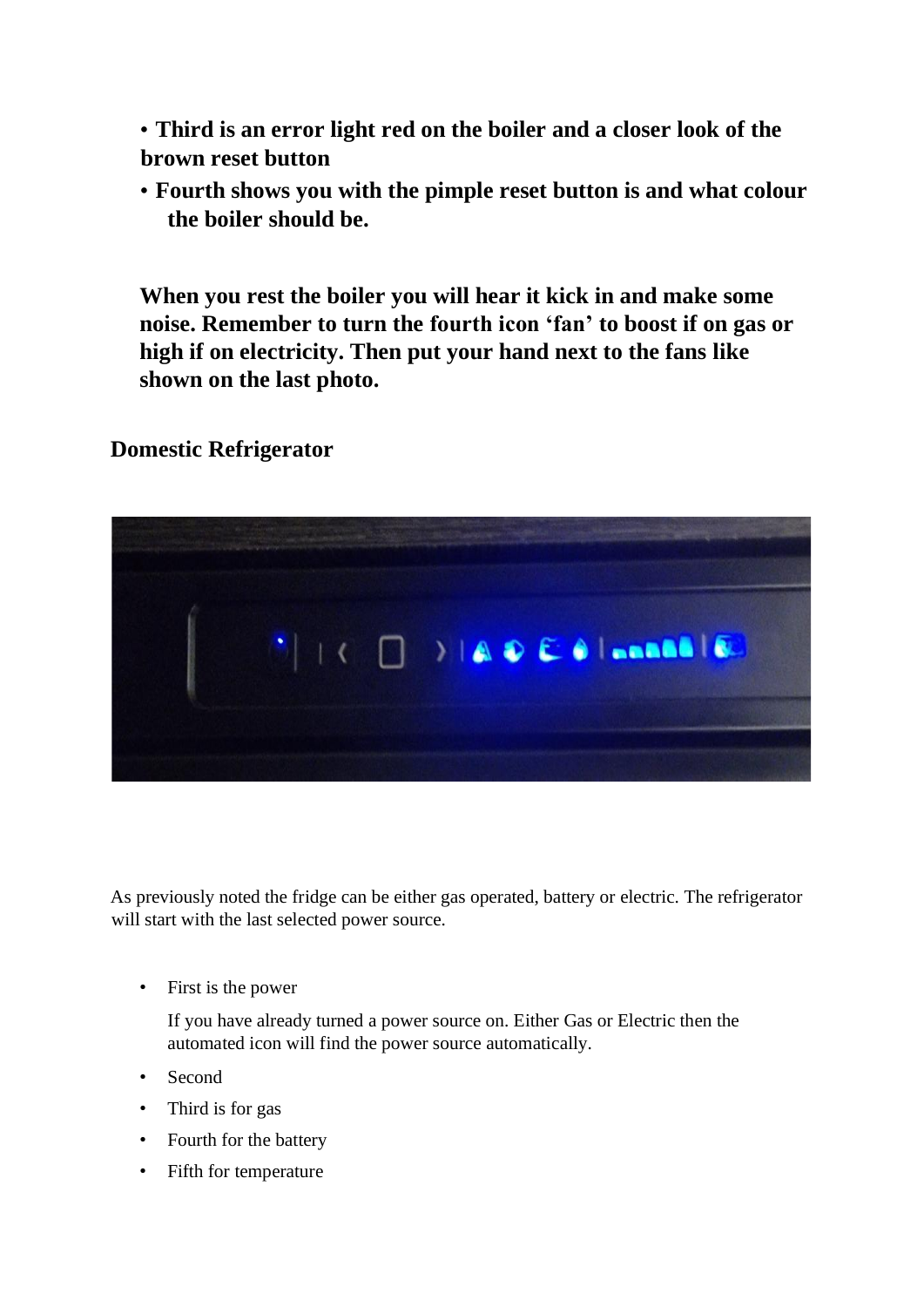To manually select power source hold the button in a white box, hold it until it starts flashing and select either GAS, or HOOK UP CABLE ( electric.

To change Temperature hold the white box button again and then you can make it colder / warmer.

## **Fridge is Woking**



When the fridge is working, then it will have a single blue light to show the fridge is working properly. If it's not working properly then you will see it has a red / orange light

If you do see the red light, you either haven't chosen the right power source or you haven't turned



on the gas bottle and then you need to select GAS on the trauma panel as seen on page 3 of the manual.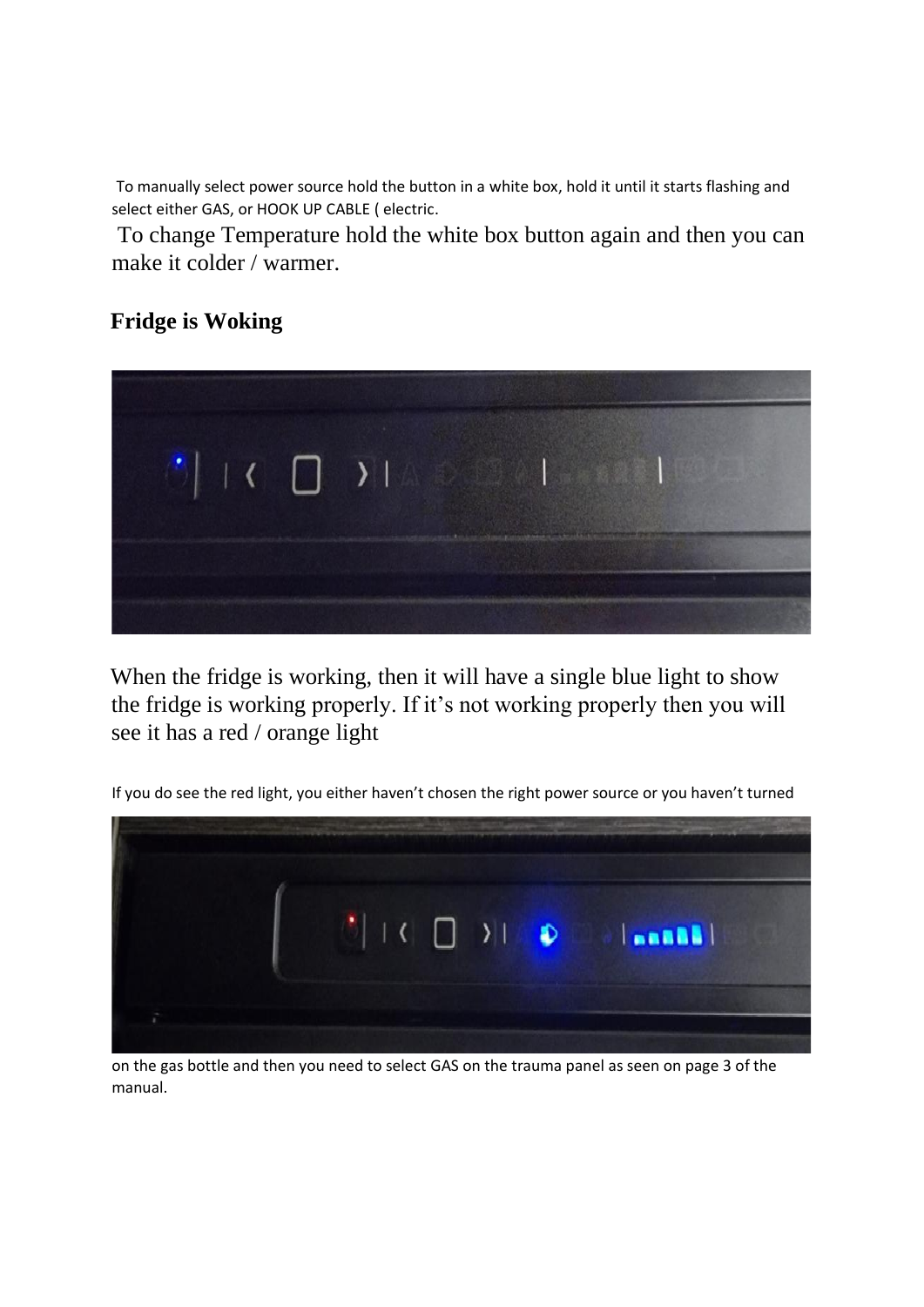## **Toilet operation and cassette**



Toilet cassettes must be returned clean and empty.

We do not have facilities at the branch to empty the toilet cassette. There will be a charge of £250 for any toilet cassette returned without being cleaned.

- To remove push the handle up at the bottom and pull the cassette out.
- Unscrew the cap (Make sure that you keep this safe as you will not be able to seal the cassette without it).
- Empty the contents at a specified chemical toilet point. Rinse the cassette with fish water until clean. • Leave about 1 litre of clean water and Loo Blue chemical in the clean, sealed cassette before returning it securely to the motorhome.



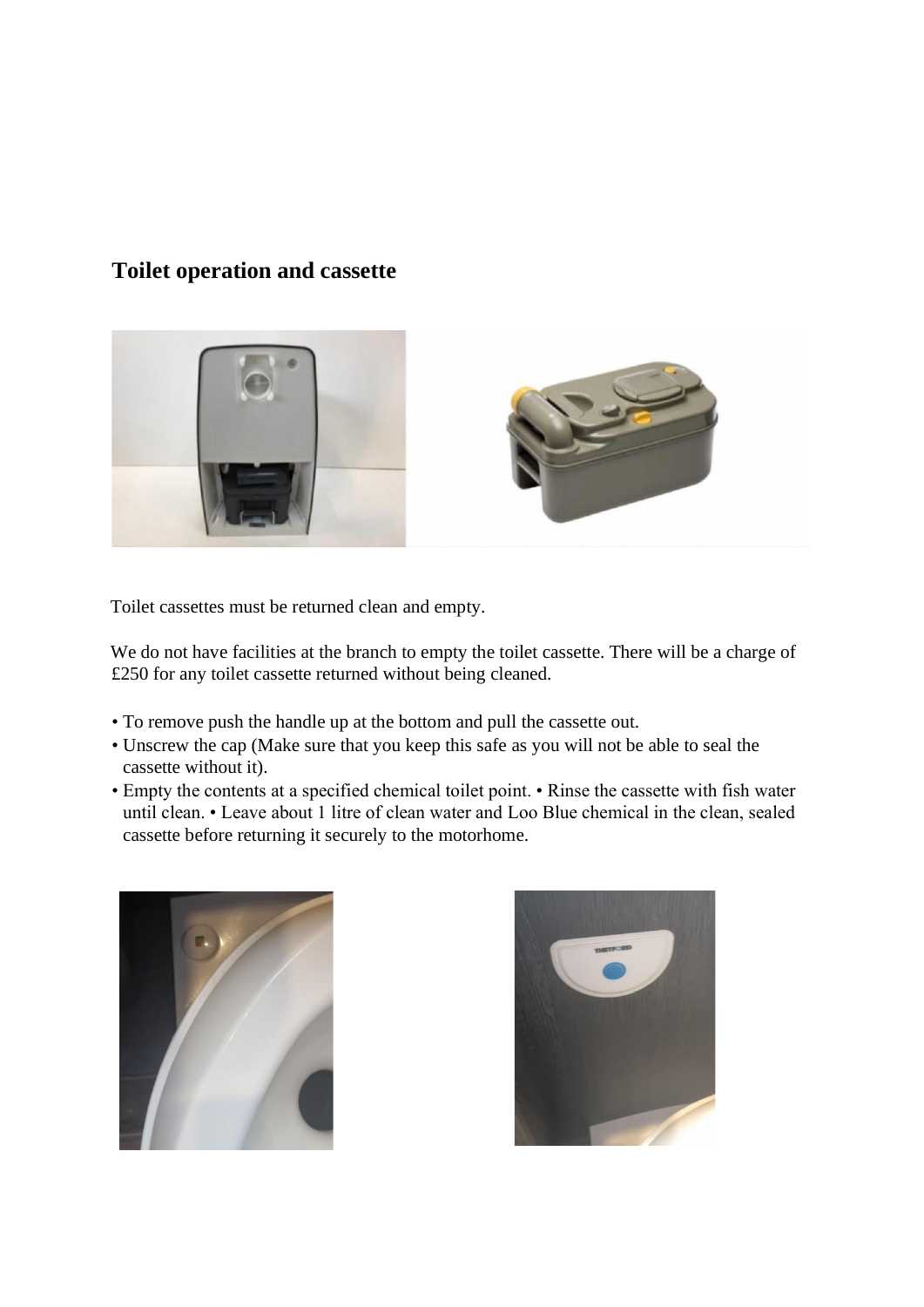The first picture shows you how to monitor your cassette and if its green then its empty and full if its red.

The second photo shows you how to use the flush, do not forget that the water icon on the main control panel for it to work and then turn it off after use.





The first photo is to show you're the light switch in the bathroom is, it's just above the toilet.

The second is to show you the light above the shower is just a touch switch light. So just press softly on it and it will turn on or off.

## **Top Tips**

- For best practice, empty your cassette every day.
- Insert a toilet sachet or laundry liquid pod daily to keep your toilet as fresh as possible.
- Ensure the vent is closed before attempting to remove the cassette.
- To operate the flush, the water pump will need to be switched on.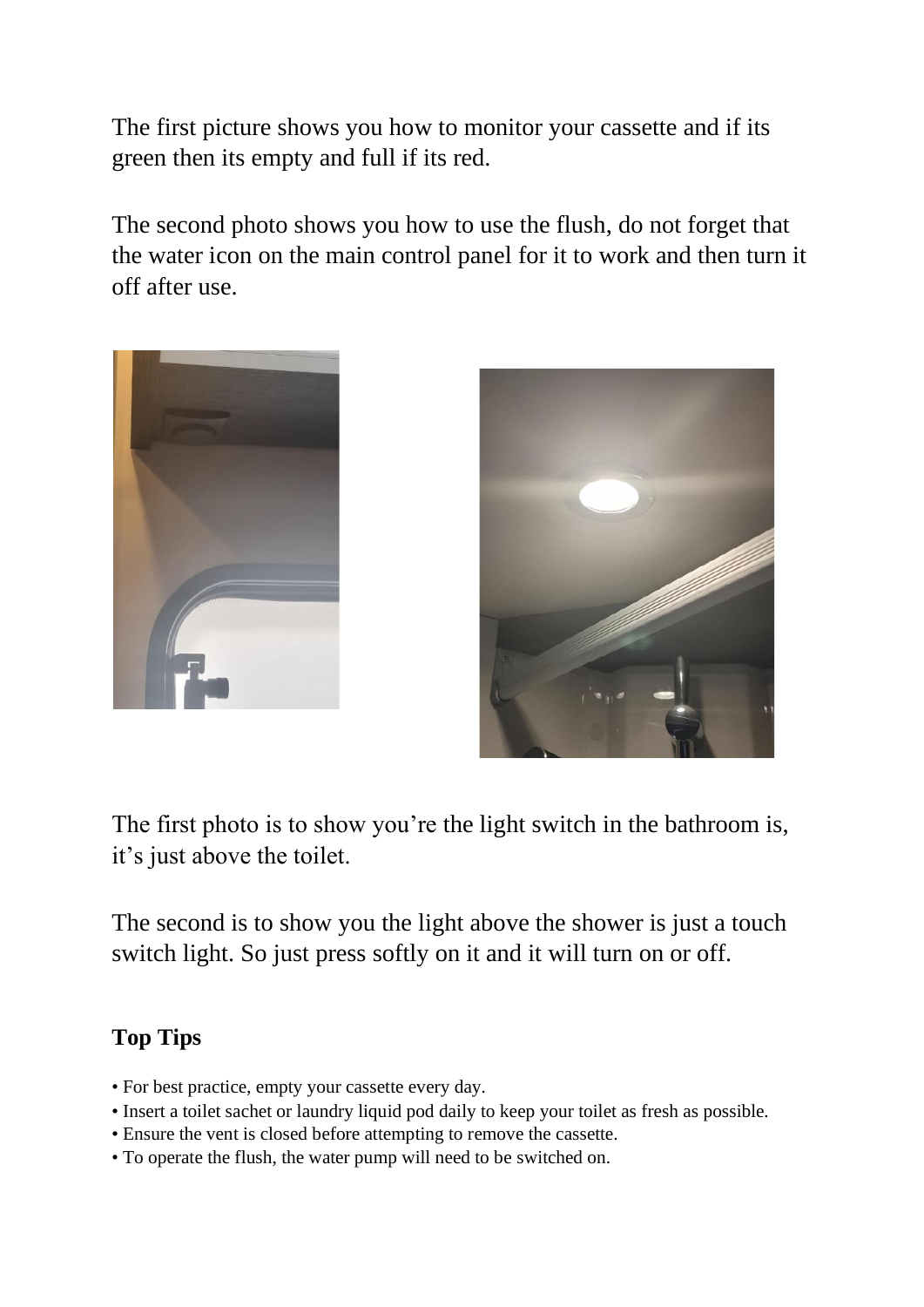- For full / heavy cassettes ensure you use both carry handles on the top and front to avoid the cassette hitting the floor when removing.
- The orange / red light will illuminate on the indicator to inform you that the cassette needs to emptied.

### **Filling the fresh water tank**

Fresh clean drinkable water can be obtained from campsites and most garages.

There is a hosepipe supplied in the motorhome to enable connection to a freshwater tap. Ensure the cap is replaced securely at completion of filling.

## **Grey water emptying**

Your waste water needs to be emptied frequently and campsites have suitable disposal drains.



The above picture, shows you were the black handle is, pull that towards you ( or away from the vehicle) and that will open the dirty water tank.

To close it simply push the handle towards the vehicle.

### **Returning your vehicle at the end of your holiday**

- Return on time to the pre-booked return location.
- Return the toilet cassette clean and empty.
- Ensure the grey water is empty.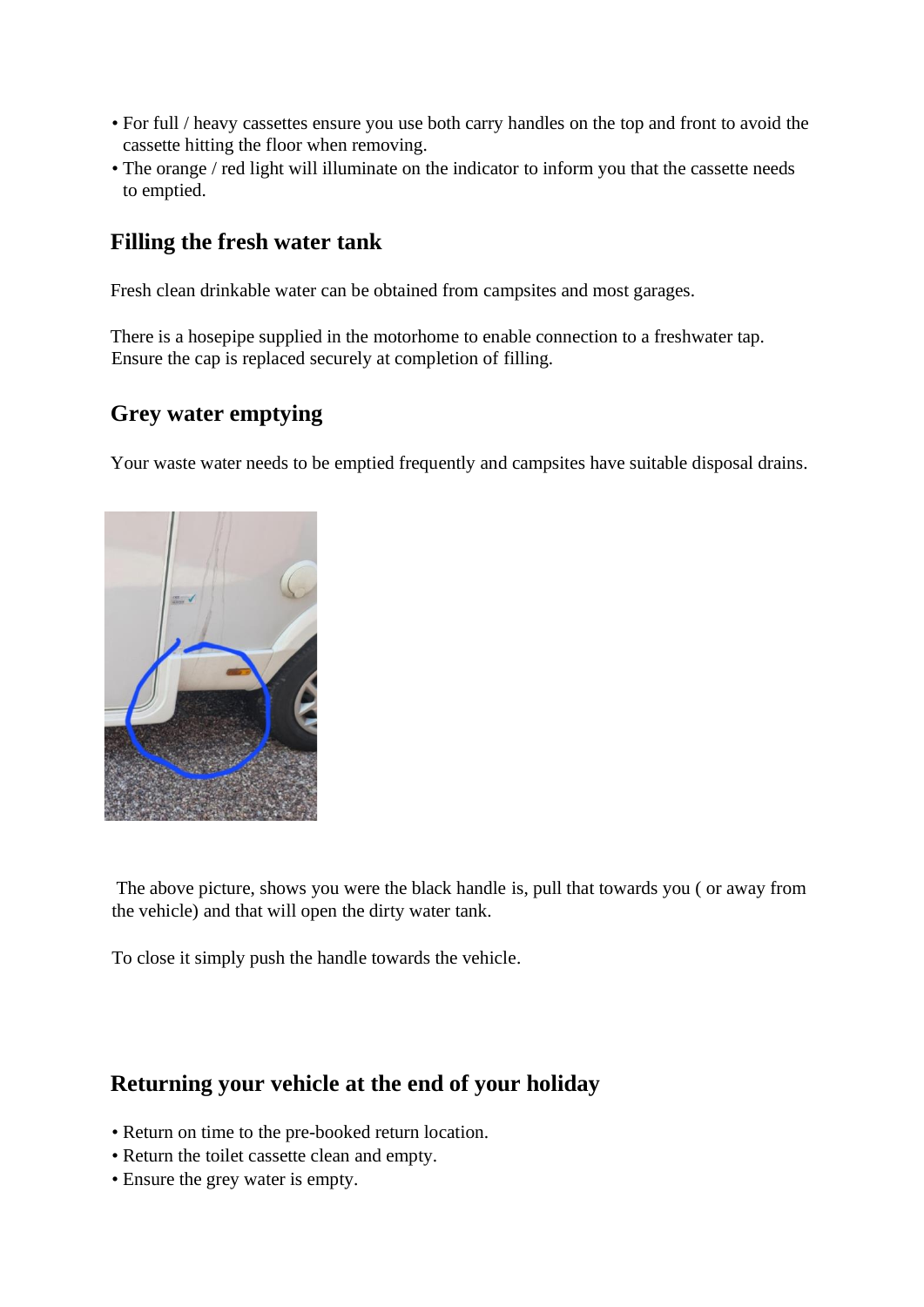- The Motorhome must be returned clean.
- Fill the diesel to the required level as agreed on collection.
- Remember to collect all your belongings before having the motorhome back

(If anything is left behind we will inform you as soon as possible!)

### **In the unlikely event of a Puncture**

For further assistance please call the contact numbers at the top of page

## **Driving Abroad**

Please ensure that you are familiar with the relevant laws and regulations that apply in the countries in which you choose to travel.

Different mainland European countries have different laws and regulations and it is your responsibility to ensure that your vehicle and insurance comply with these regulations and that you drive within the law. Please discuss electricity connections with your provider on collection of your motorhome.

# **Common FAQ's**

#### **There is no water coming from the taps?**

- Do you have water? check the water levels
- Have you activated the water pump on the control panel?
- Is the frost protection valve in the set position?
- Check fuses

#### **There is no electricity in the vehicle?**

- Are you hooked up to the campsite power point?
- Are the battery levels showing above 12.5volts?
- Check fuses
- Check the isolation switch under the drivers seat

#### **The plug sockets are not working?**

- Are you hooked up to the campsite power point?
- Do you have mains electric in the van?
- The sockets only work when hooked up to the campsite power point
- Check fuses

#### **The cooker does not work?**

• Do you have sufficient gas?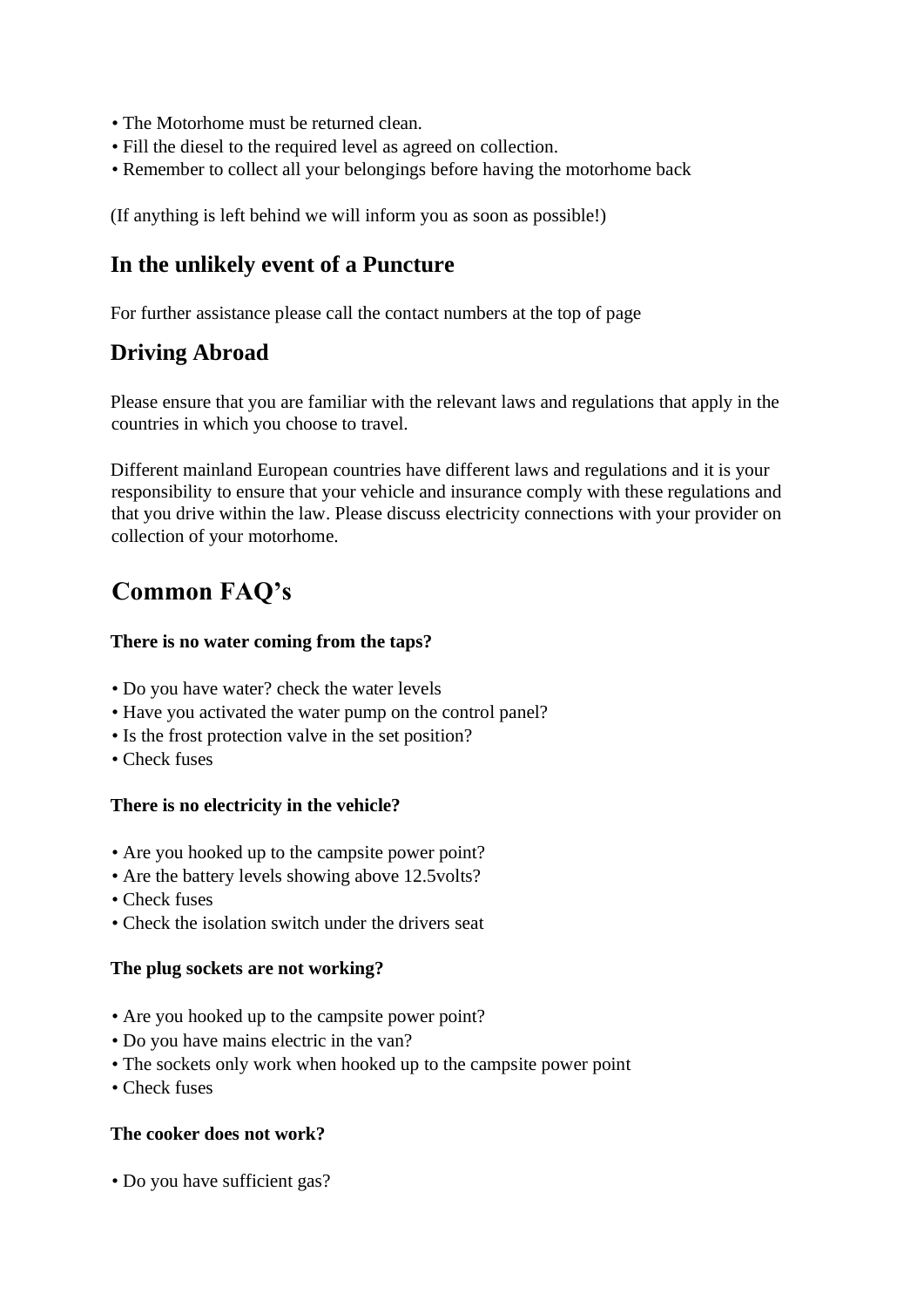• Check the gas isolation switch under the oven in the cupboard below

#### **The fridge is not working?**

- Is the fridge switched on?
- What power supply option is it on?
- Have you selected the correct power supply on the panel? Use electric / battery only when driving
- Do you have sufficient gas?

#### **The boiler is not working?**

- Is there sufficient water in the tank?
- Has the frost protection valve tripped?
- Have you selected the correct power source on the panel?
- Have you got the main control panel on?
- Is there an error code displayed?

## **Wild camping charging your phone**

Below the main table, you'll see a blue light with 2 USB ports, this gives you a lifeline if you need to



charge your phone while at a festival and unable to plug in for Electricity.

#### **Turning off the blue lights around the vehicle off or on at night**

This model of motorhomes has a safety feature to allow you to move round the motorhome at night with ease. As it illuminates all the areas. To turn these either on or off, there a switch on the top bunk, fridge side.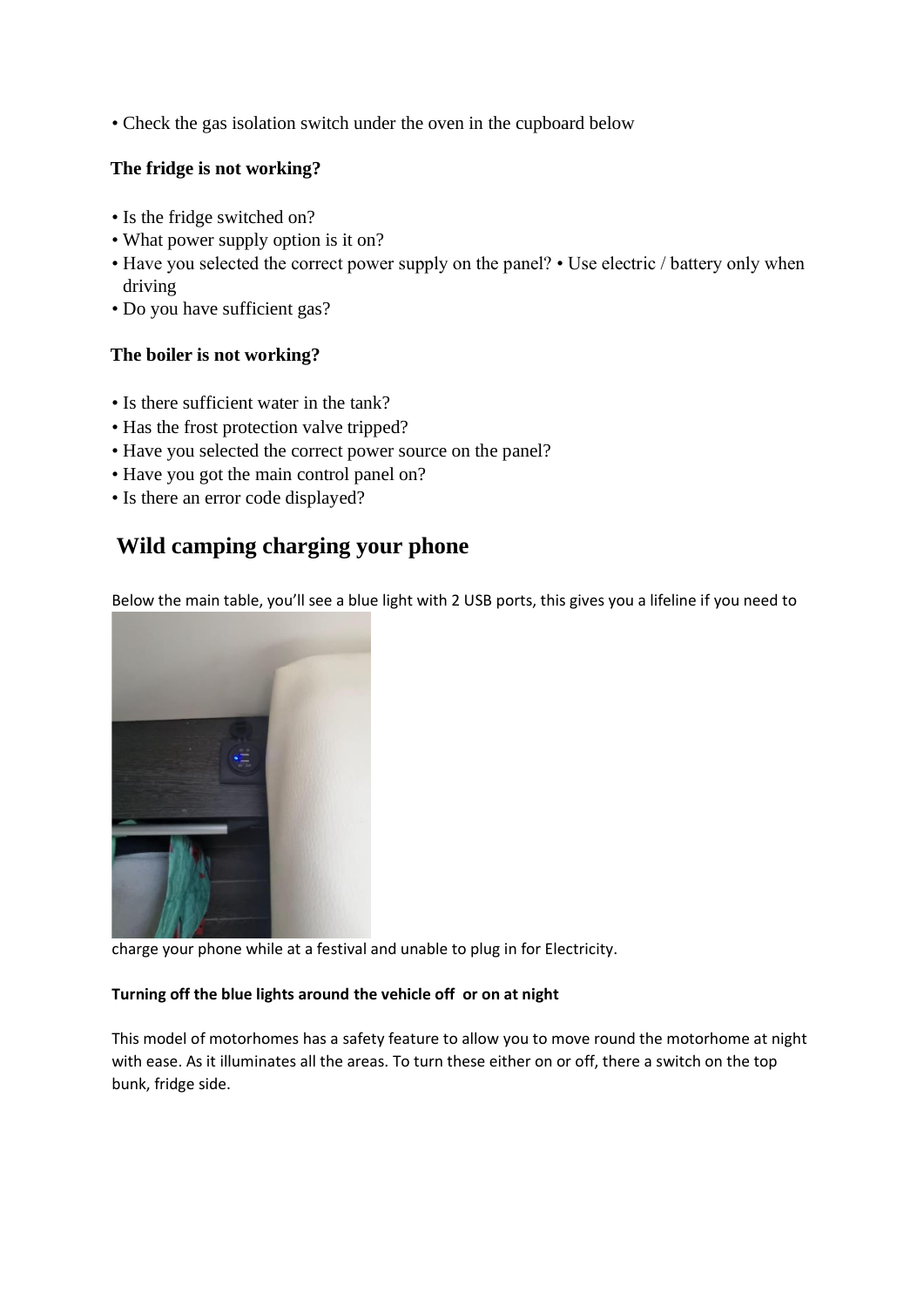



Check if it's connected to the campsite hook up (Electricity**)**





Each main control panel you will see a plug icon to show you its getting its electricity from the campsite.

Also this error code will appear, as seen below



**Winter mode**